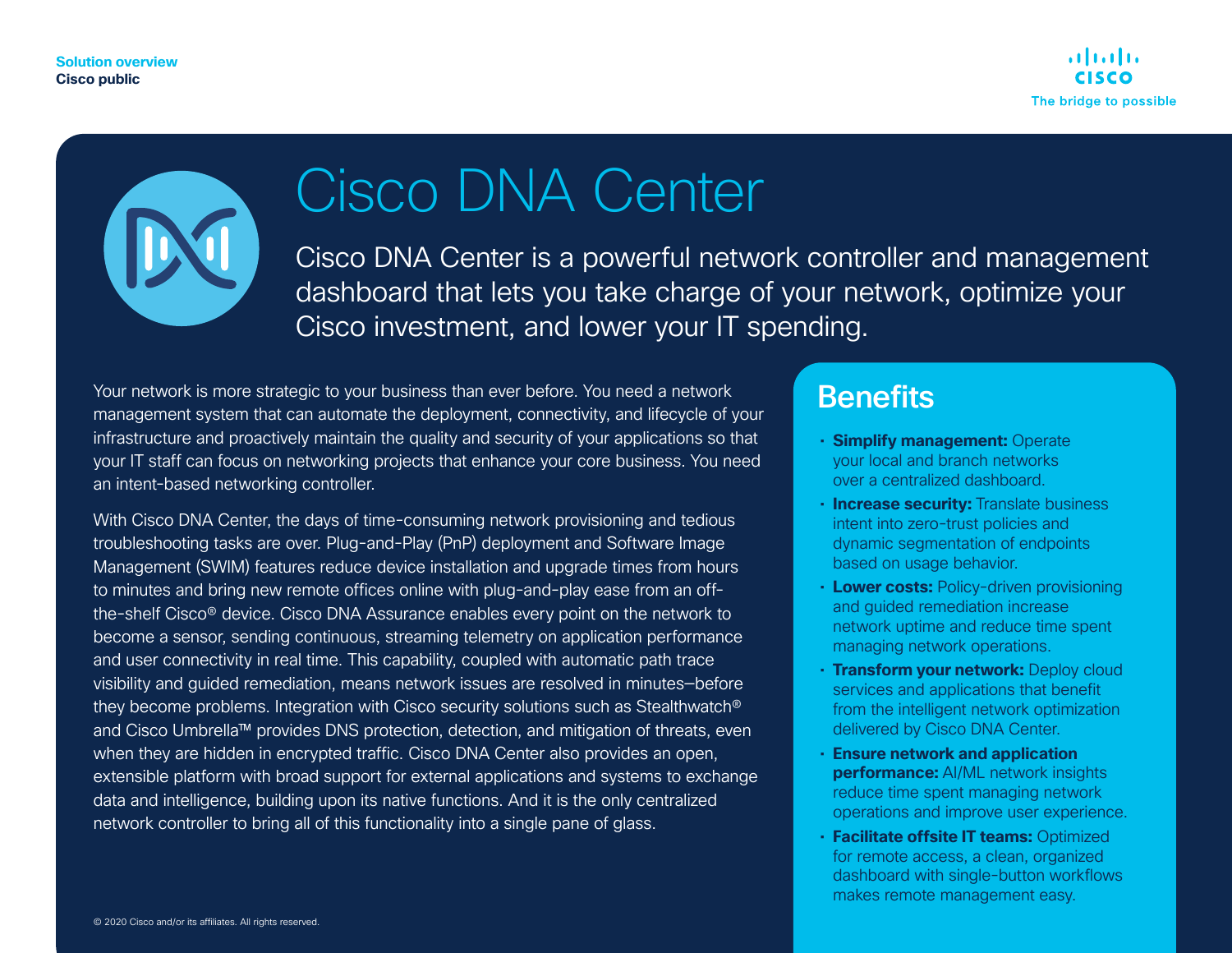

"Cisco DNA Center is the only way we can keep up with the explosion of devices

on our network."

**Marty Miller**

Technology strategist Children's Hospital Los Angeles

# What makes Cisco DNA Center different?

Cisco DNA Center is a complete management and control platform for your network, designed, created, and implemented by Cisco. This single, extensible software platform includes integrated tools for network management, automation, virtualization, analytics and assurance, security, and Internet of Things (IoT) connectivity and can also interface with your business-critical tools. Until now, functionality this complete could be achieved only through the purchase and operation of multiple third-party software tools. The advantages of having all your core network tools integrated into a single software platform are compelling:

- Multiple tools with multiple interfaces add complexity, which increases the possibility of errors in configuration and management. This can be especially damaging when errors in security settings lead to open vulnerabilities.
- Changing between program interfaces during network operations is time consuming and can make even simple changes or troubleshooting tasks take much longer to complete.
- Third-party platforms will never support the same levels of device management and control as those that are integrated and designed to work together.
- Automatic troubleshooting with guided remediation is extremely complex in today's virtualized networks. Third-party tools can often tell you if a problem is due to the network or caused by an application, but they can't offer guided remediation without true integration between the tools that control virtualization, analytics, and automation.
- Real intent-based networking requires extensive real-time data flow between the operational tools that are core to the network. The management of network configuration, security, analytics, and automation comes together to deliver the true business intent of the operation. Core management tools supplied by multiple third-party vendors cannot efficiently share, and react to, the amounts of data and critical information required to deliver a genuine intent-based network experience.
- Cisco DNA Center is an open and extensible platform that allows third-party applications and processes to exchange data and intelligence with your network. This improves IT operations by automating workflow processes based on network intelligence coming from Cisco DNA Center.

Cisco DNA Center offers a single dashboard for every core function in your network. With this platform, IT can become more nimble and respond to changes and challenges faster and more intelligently.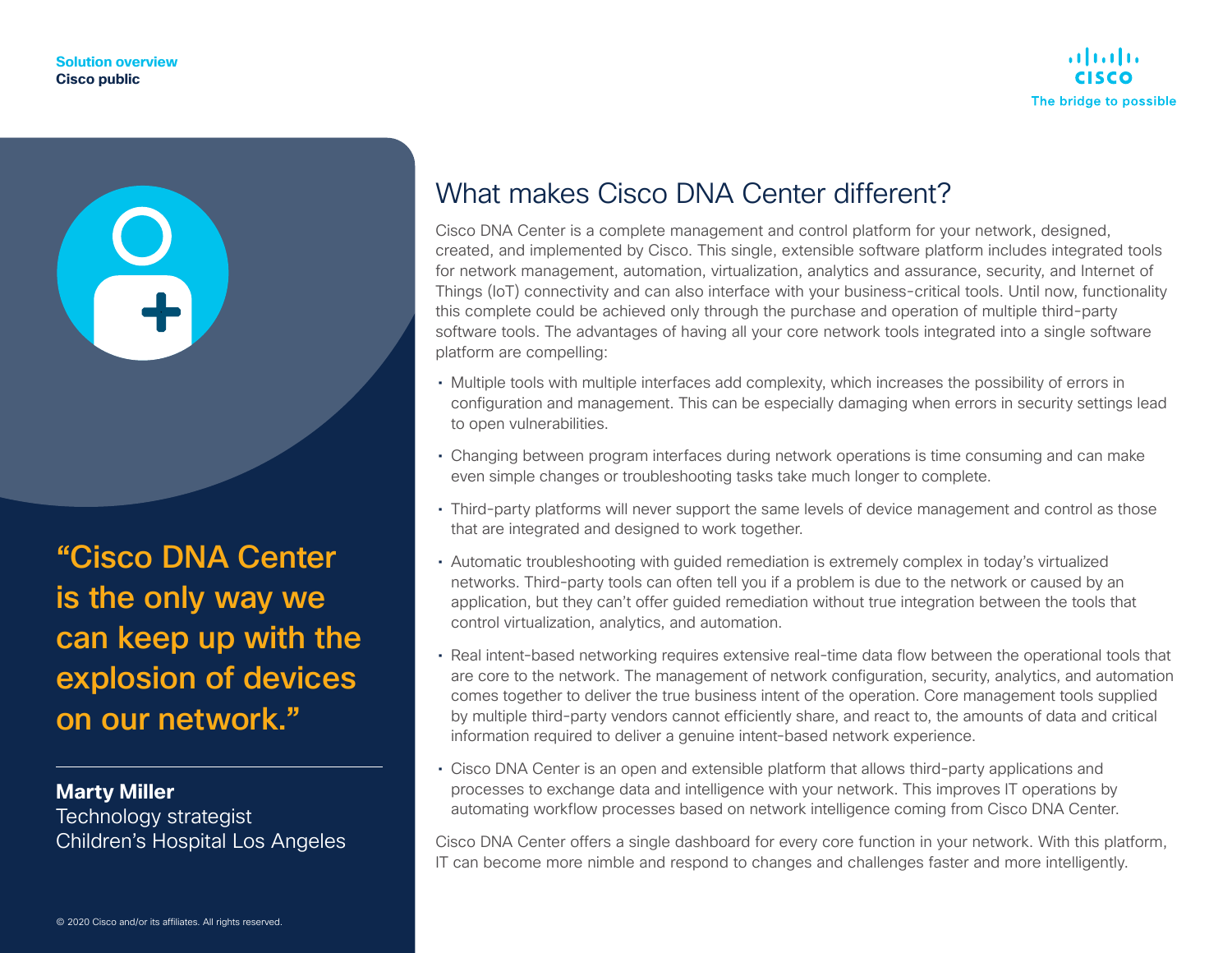#### **Solution overview Cisco public**



Cisco DNA Center is the network management system, foundational controller, and analytics platform at the heart of Cisco's intent-based network. Beyond device management and configuration, Cisco DNA Center is a set of software solutions that provide:

- A management platform for all of your network.
- An intent-based networking controller for automation of your policies, segmentation, and services configurations.
- An assurance engine to guarantee the best network experience for all your users.

Cisco DNA Center software resides on the Cisco DNA Center appliance and controls all of your Cisco devices—both physical and virtual—and supports fabric and nonfabric deployments. From the main menu, Cisco DNA Center has four general sections aligned to IT workflows:

**Design:** Design your network for consistent configurations by device and by site. Physical maps and logical topologies help provide quick visual reference. The direct import feature brings in existing maps, images, and topologies directly from Cisco Prime® Infrastructure and the Cisco Application Policy Infrastructure Controller Enterprise Module (APIC-EM), making upgrades easy and quick. Device configurations by site can be consolidated in a "golden image" that can be used to automatically provision new network devices. These new devices can either be pre-staged by associating the device details and mapping to a site. Or they can be claimed upon connection and mapped to the site.

**Policy:** Translate business intent into network policies and apply those policies, such as access control, traffic routing, and quality of service, consistently over the entire wired and wireless infrastructure. Policy-based access control and network segmentation is a critical function of the Cisco Software-Defined Access (SD-Access) solution built from Cisco DNA Center and Cisco Identity Services Engine (ISE). Cisco AI Network Analytics and Cisco Group-Based Policy Analytics running in the Cisco DNA Center identify endpoints, group similar endpoints, and determine group communication behavior. Cisco DNA Center then facilitates creating policies that determine the form of communication allowed between and within members of each group. ISE then activates the underlying infrastructure and segments the network creating a virtual overlay to follow these policies consistently. Such segmenting implements zero-trust security in the workplace, reduces risk,

contains threats, and helps verify regulatory compliance by giving endpoints just the right level of access they need.

**Provision:** Once you have created policies in Cisco DNA Center, provisioning is a simple drag-and-drop task. The profiles (called scalable group tags or "SGTs") in the Cisco DNA Center inventory list are assigned a policy, and this policy will always follow the identity. The process is completely automated and zero-touch. New devices added to the network are assigned to an SGT based on identity—greatly facilitating remote office setups.

**Assurance:** Cisco DNA Assurance, using AI/ML, enables every point on the network to become a sensor, sending continuous streaming telemetry on application performance and user connectivity in real time. The clean and simple dashboard shows detailed network health and flags issues. Then, guided remediation automates resolution to keep your network performing at its optimal with less mundane troubleshooting work. The outcome is a consistent experience and proactive optimization of your network, with less time spent on troubleshooting tasks.

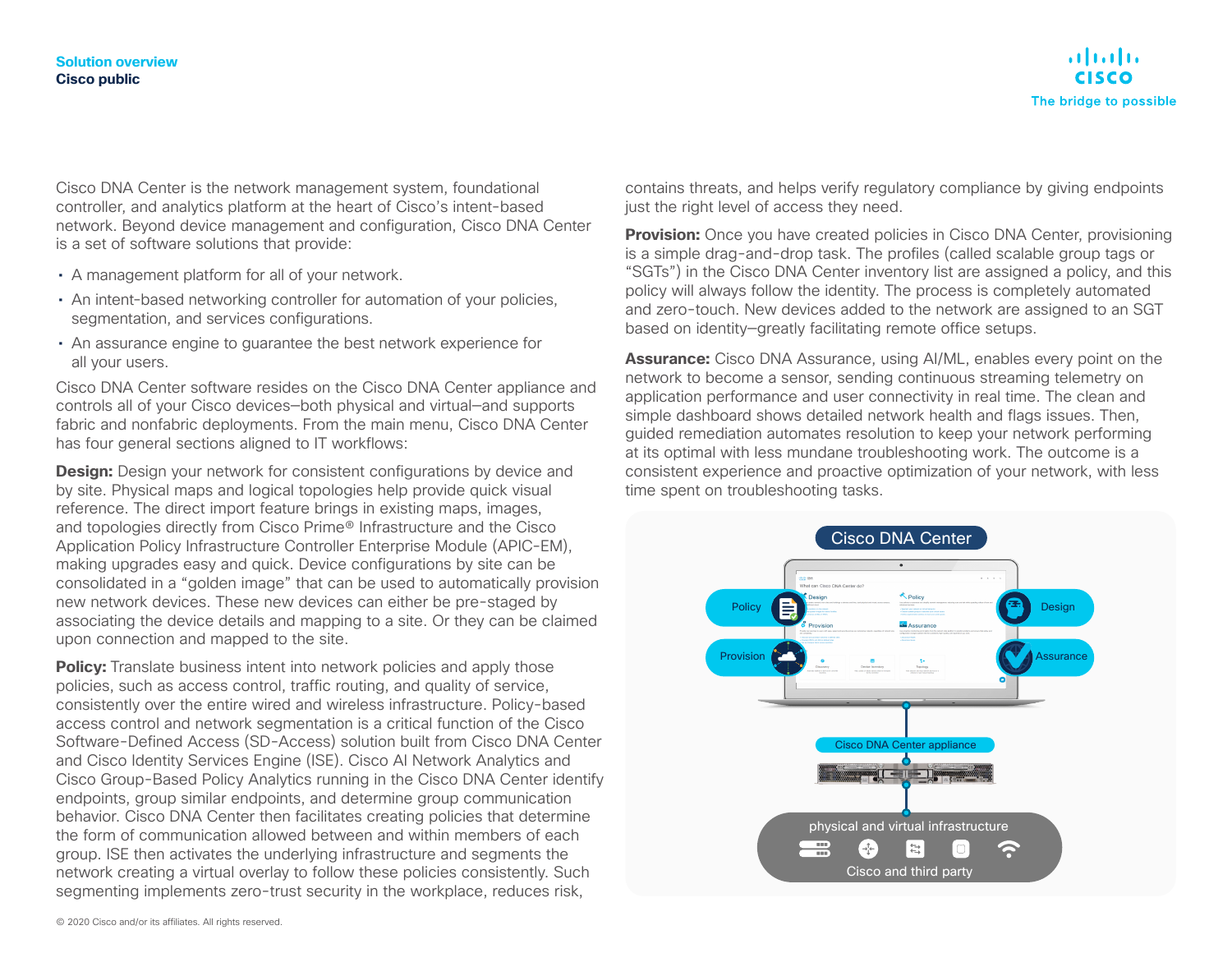#### Table 1. Cisco DNA Center features

| <b>Feature</b> |                                                                  | <b>Description</b>                                                                                                                                                                                                                                                                           | <b>Benefits</b>                                                                                                                                                                                                                 |
|----------------|------------------------------------------------------------------|----------------------------------------------------------------------------------------------------------------------------------------------------------------------------------------------------------------------------------------------------------------------------------------------|---------------------------------------------------------------------------------------------------------------------------------------------------------------------------------------------------------------------------------|
| Policy         | Al endpoint analytics                                            | Implementation of DPI and other methods to identify endpoint<br>clients upon accessing the network. Then uses Al/ML to place<br>them into logical groups so that policies can be assigned<br>based on the endpoint requirements.                                                             | Greatly facilitates onboarding and provisioning IoT<br>endpoints in larger facilities, such as hospitals and<br>manufacturing plants. Provides immediate identification of<br>unauthorized endpoints connecting to the network. |
|                | <b>Group-based policies</b>                                      | A simple, visual matrix where IT can create groups of users<br>or endpoints and assign policies for application performance<br>and resource access. Cisco DNA Center will then configure<br>segments and microsegments based on these groups and<br>policies.                                | Simplifies the creation of policies and segmentation<br>for both fabric and nonfabric networks. Enables clear<br>visualization of policies and segmentation between source<br>and destination groups.                           |
|                | <b>Group-based policy analytics</b>                              | Discovers activities between endpoints, groups, and<br>applications and uses Al/ML to model groups and policies.<br>Submit candidate groups, contracts, and policies for authoring<br>and enabling on the network.                                                                           | Al/ML engine models segmentation outcomes in order<br>to facilitate complex network policy assignments. Better<br>equips IT teams to test and model segmentation policies<br>and their effect on network performance.           |
| Automation     | Meraki <sup>®</sup> device visibility                            | Provides visibility of all Meraki devices on the corporate<br>network (both local and remote branches) within the Cisco<br>DNA Center dashboard.                                                                                                                                             | Allows centralized control and visibility of Meraki devices,<br>network-wide.                                                                                                                                                   |
|                | <b>Meraki AP automation</b>                                      | Provision Meraki access points from within Cisco DNA<br>Center. Plug-in Meraki access points at a branch office and<br>provision them remotely from your corporate headquarters.<br>Then manage them from regional sites, branch sites, or the<br>corporate office via the Meraki dashboard. | Allows corporate headquarters to centralize onboarding of<br>new devices and then provide regional or branch offices<br>access to manage through the Meraki dashboard.                                                          |
|                | <b>Automation:</b><br><b>Software Image Management</b><br>(SWIM) | Manages software upgrades and controls the consistency of<br>image versions and configurations across your network.                                                                                                                                                                          | Speeds and simplifies the deployment of new software<br>images and patches. Pre-and post-checks help prevent<br>adverse effects from an upgrade.                                                                                |
|                | <b>Automation:</b><br><b>Plug and Play (PnP)</b>                 | Zero-touch provisioning for new device installation. Allows<br>off-the-shelf Cisco devices to be provisioned simply by<br>connecting to the network.                                                                                                                                         | Enables deployment of new devices in minutes and<br>without onsite support visits. Eliminates repetitive tasks<br>and staging.                                                                                                  |
|                | © 2020 Cisco and/or its affiliates. All rights reserved.         |                                                                                                                                                                                                                                                                                              |                                                                                                                                                                                                                                 |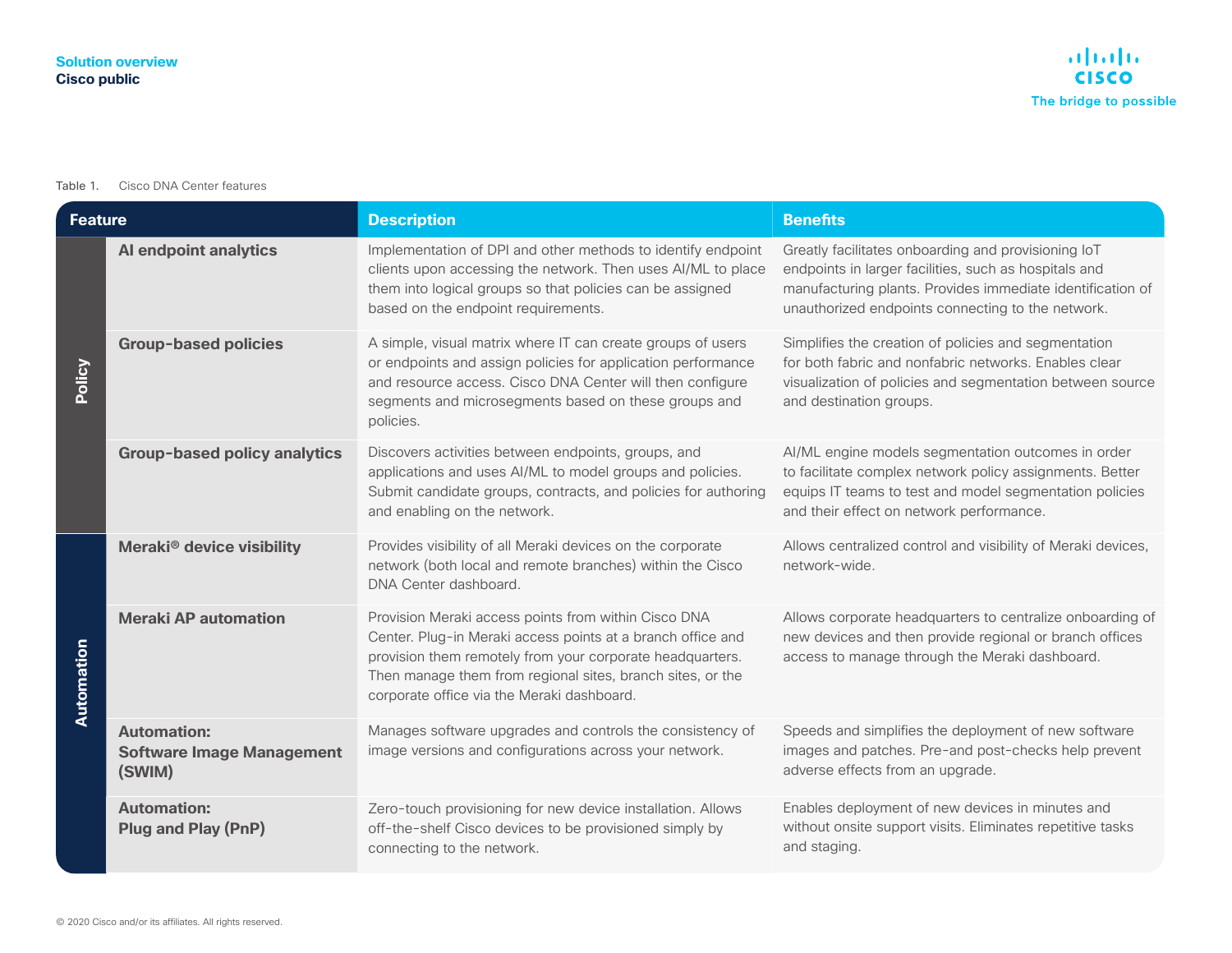| <b>Feature</b>                                           |                                                                     | <b>Description</b>                                                                                                                                                                                                     | <b>Benefits</b>                                                                                                                                                                                                               |  |
|----------------------------------------------------------|---------------------------------------------------------------------|------------------------------------------------------------------------------------------------------------------------------------------------------------------------------------------------------------------------|-------------------------------------------------------------------------------------------------------------------------------------------------------------------------------------------------------------------------------|--|
| Automation                                               | <b>Machine reasoning workflows</b>                                  | Single-click workflows can automate complex and/or tedious<br>IT tasks as well as automate complex troubleshooting<br>processes so that network issues can be solved quickly, and<br>by first-level IT administrators. | The Machine Reasoning Engine (MRE) saves countless<br>hours of IT time on laborious and tedious networking<br>chores, as well as empowers newer engineers with tools to<br>solve complex problems instead of escalating them. |  |
|                                                          | <b>Enterprise Network Functions</b><br><b>Virtualization (ENFV)</b> | Automation support for ENFV facilitates branch virtualization on<br>any hardware device-Cisco or third-party.                                                                                                          | Saves time in setting up network virtual services. Supports<br>existing branch migration without hardware upgrade.                                                                                                            |  |
|                                                          | <b>Inventory Insights</b>                                           | Uses machine reasoning to compare all inventory device<br>images for consistency and security. Can locate inconsistent<br>image versions and inconsistent switch configurations.                                       | Save IT teams hours in manual consistency and quality<br>control processes.                                                                                                                                                   |  |
|                                                          | <b>Stackwise Virtual Support</b>                                    | Allows Cisco DNA Center to cluster switches together virtually<br>for increased availability and performance.                                                                                                          | Adds reliability and performance to bottleneck areas in any<br>campus network by virtually stacking switch capacity.                                                                                                          |  |
|                                                          | <b>Provisioning logs</b>                                            | Logs in Cisco DNA Center show all device-provisioning<br>versions and the individual responsible.                                                                                                                      | Provides insight into all network changes.                                                                                                                                                                                    |  |
| Assurance                                                | <b>Network Health dashboard</b><br>and client health dashboard      | Assurance feature that gives a quick overview of the health<br>of every network device and client on the network, wired or<br>wireless.                                                                                | Offers a general overview of the operational status of<br>every network device provisioned from Cisco DNA Center.<br>Any poorly connected devices will be highlighted with<br>suggested remediation.                          |  |
|                                                          | Device 360/Client 360                                               | Assurance feature that displays device or client connectivity<br>from any angle or context. Includes information on topology,<br>throughput, and latency from different times and applications.                        | Provides a detailed view of the performance of any device<br>or client over time and from any application context.<br>Provides very granular troubleshooting in seconds.                                                      |  |
|                                                          | <b>Network time travel</b>                                          | Assurance feature that allows an operator to see device<br>or client performance in a timeline view to understand the<br>network state when an issue occurred.                                                         | Enables an operator to go back in time and see the cause<br>of a network issue, instead of trying to re-create the issue<br>in a lab.                                                                                         |  |
|                                                          | <b>Path trace</b>                                                   | Assurance feature that allows the operator to visualize the path<br>of an application or service from the client through all devices,<br>and to the server.                                                            | Instantly performs a common, and critical, troubleshooting<br>task that normally requires 6 to 10 minutes. The operator<br>simply clicks on a client or application.                                                          |  |
|                                                          | <b>Wireless active sensor</b>                                       | A compact network sensor designed to monitor your wired or<br>wireless network. Location-based sensor heatmaps to quickly<br>identify failed tests and potential network issues.                                       | Simulates real-world client experiences in order to validate<br>wireless performance for critical venues and high-value<br>locations such as conference halls and meeting rooms.                                              |  |
|                                                          |                                                                     |                                                                                                                                                                                                                        |                                                                                                                                                                                                                               |  |
| © 2020 Cisco and/or its affiliates. All rights reserved. |                                                                     |                                                                                                                                                                                                                        |                                                                                                                                                                                                                               |  |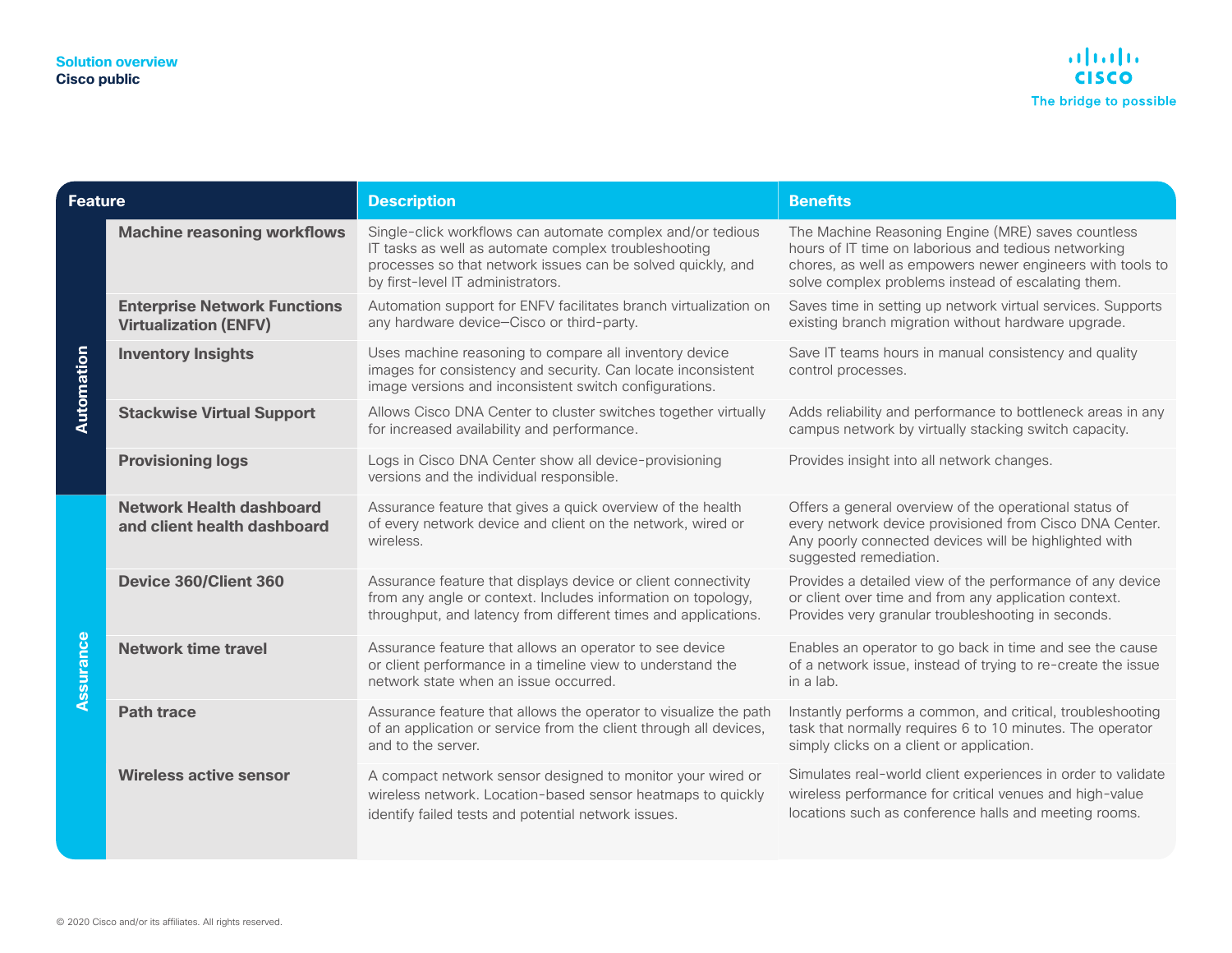| Feature         |                                                          | <b>Description</b>                                                                                                                                                                                                                                                           | <b>Benefits</b>                                                                                                                                                                                                                                                 |
|-----------------|----------------------------------------------------------|------------------------------------------------------------------------------------------------------------------------------------------------------------------------------------------------------------------------------------------------------------------------------|-----------------------------------------------------------------------------------------------------------------------------------------------------------------------------------------------------------------------------------------------------------------|
| Assurance       | Wi-Fi 6 readiness dashboard                              | Verifies your hardware and configuration compatibility for<br>the new Wi-Fi standard, and locates areas most served<br>by an upgrade. After upgrading, advanced wireless<br>analytics will indicate performance and capacity gains as<br>a result of the Wi-Fi 6 deployment. | Improves visibility of wireless network. Identify generation/version<br>of access points in use and clients connected. View wireless<br>load, throughput and performance from many angles. Upgrade<br>where and when it makes sense, then document the results. |
|                 | iOS and Samsung client device<br>analytics               | Provides communication from smartphones running<br>Apple iOS or Samsung android to Cisco DNA Assurance.<br>Smartphone client sends error codes and other wireless<br>diagnostic information.                                                                                 | Allows Cisco DNA Assurance to provide extremely accurate<br>remediation recommendations when an iOS or Samsung mobile<br>client is having issues with wireless connectivity to the network.                                                                     |
|                 | <b>Rogue management</b>                                  | Detection of unauthorized access points plugged into<br>local switches or access points with the same SSID that<br>are not connected to the customer's wired network.                                                                                                        | Increased security and control of wireless networks.                                                                                                                                                                                                            |
|                 | <b>User-defined networking</b>                           | Allows IT to give endusers control of their very own<br>wireless network partition on a shared network. Endusers<br>can then remotely and securely deploy their devices on<br>this network.                                                                                  | Solves the "university dorm room problem" by providing a means<br>for secure onboarding of personal devices such as video-game<br>consoles and TV streaming devices.                                                                                            |
|                 | <b>Machine learning algorithms</b>                       | As network conditions change, context-aware baselining<br>captures the relationship between metrics and constantly<br>updates an optimal curve (regression) for performance.<br>Precise issues can be identified when they deviate from<br>this ever-changing baseline.      | Updates the preferred performance curve in real time, as<br>network conditions change. Issues raised are based on current<br>and real network conditions, rather than a static model. The<br>result is 75% fewer issues to troubleshoot.                        |
| <b>Platform</b> | <b>Cisco DNA Center Platform</b>                         | A broad set of APIs, SDKs, and adapters that extend the<br>capabilities of Cisco DNA Center to external applications,<br>cross-architectural domains, systems and processes, and<br>third-party devices.                                                                     | Allows Cisco DNA Center to share network data and insights<br>that can provide important intelligence related to business and<br>IT operations. It also allows real-time control of the network in<br>lockstep with business needs.                             |
|                 | © 2020 Cisco and/or its affiliates. All rights reserved. |                                                                                                                                                                                                                                                                              |                                                                                                                                                                                                                                                                 |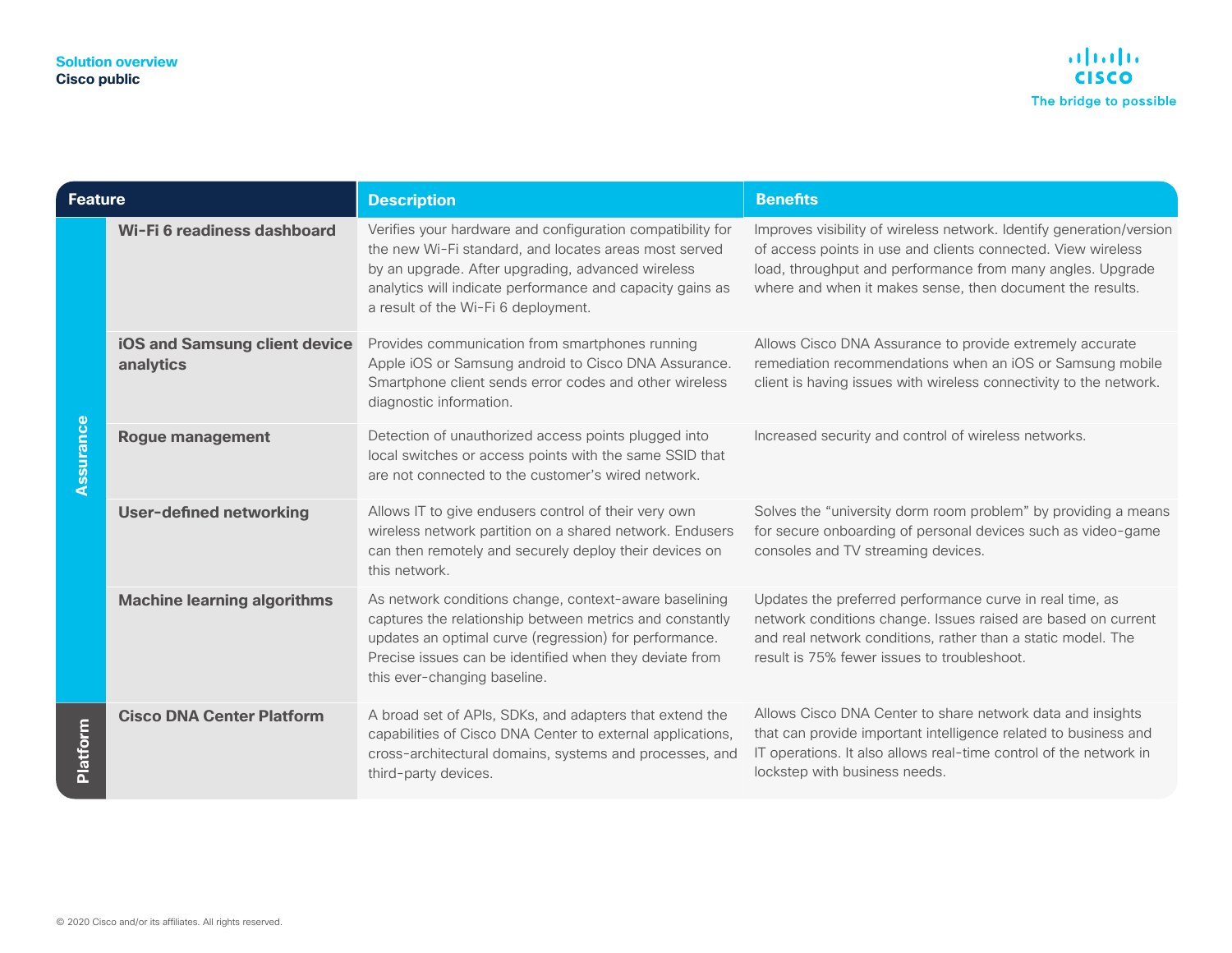# Cisco Capital

Flexible payment solutions are available to help you achieve your objectives. Cisco Capital® makes it easier to get the right technology to achieve your objectives, enable business transformation and help you stay competitive. We can help you reduce the total cost of ownership, conserve capital, and accelerate growth. In more than 100 countries, our flexible payment solutions can help you acquire hardware, software, services and complementary third-party equipment in easy, predictable payments. [Get payment details](https://www.cisco.com/c/en/us/buy/payment-solutions.html).

## Customer success stories

Cisco customers in every industry are changing the way they manage their networks with Cisco DNA Center. Take a look at the latest customer case studies to learn how customers are deploying Cisco DNA Center and how it is aligning their network operations with their business goals. [Read stories.](https://www.cisco.com/c/en/us/solutions/enterprise-networks/network-architecture-customer-success-stories.html)

Cisco DNA Center allows you to run the network with maximum performance, reliability, security, and open interfaces. Unlock the power of data by starting your journey with Cisco DNA Center today.

# Getting started with Cisco DNA Center

Cisco offers a number of ways to get started with Cisco DNA Center, depending on your networking goals. Cisco DNA capabilities are delivered through three software subscription tiers:

- Cisco DNA Premier, which permits advanced automation, assurance, SD-Access, security, and location-based services.
- Cisco DNA Advantage, which enables complete policy-based automation, assurance, and analytics.
- Cisco DNA Essentials, which offers basic automation such as Plug and Play (PnP), EasyQoS configuration and management, and embedded Cisco Software Support.

The most value-rich offer, Cisco DNA Premier, delivers policy-based automation with SD-Access, Cisco DNA Assurance, and enhanced security with Cisco Stealthwatch.

Customers can enable all Cisco DNA use cases with Cisco DNA Premier. [Get software details.](https://www.cisco.com/c/en/us/products/software/dna-software/index.html)

#### Cisco Services

Accelerate your intent-based networking journey with [Cisco services for enterprise networks](https://www.cisco.com/c/en/us/solutions/enterprise-networks/service-listing.html). With proven experience, best practices, and innovative tools, our experts help you achieve extraordinary business outcomes and anticipate change so you can pivot quickly, securely, and confidently. Our comprehensive lifecycle of advisory, implementation, optimization, managed, technical, and IT training services helps you move to an open, secure, and automated intent-based network with ease and confidence. We'll help build your in-house expertise with training for your staff, and will provide centralized Cisco Solution Support with a single point of contact from first call to resolution. Our experts will also help you improve performance, efficiency, and operational excellence while extracting maximum value from your resources.

[Cisco DNA Center Advise and Implement](https://www.cisco.com/c/en/us/solutions/collateral/enterprise-networks/at-a-glance-c45-739527.html) services extends the capabilities of the Cisco DNA Center platform to help ensure rapid and secure deployment of Cisco DNA Center for simplified control of wired and wireless environments across campus, branch, and WAN. Our experts help you extend the value of Cisco DNA Center with cross-domain and third-party software integration and customized feature enhancements. Using an architectural approach to policy automation and assurance, this service enables you to manage, scale, and securely integrate Cisco DNA Center with IT and business systems for greater IT efficiency.